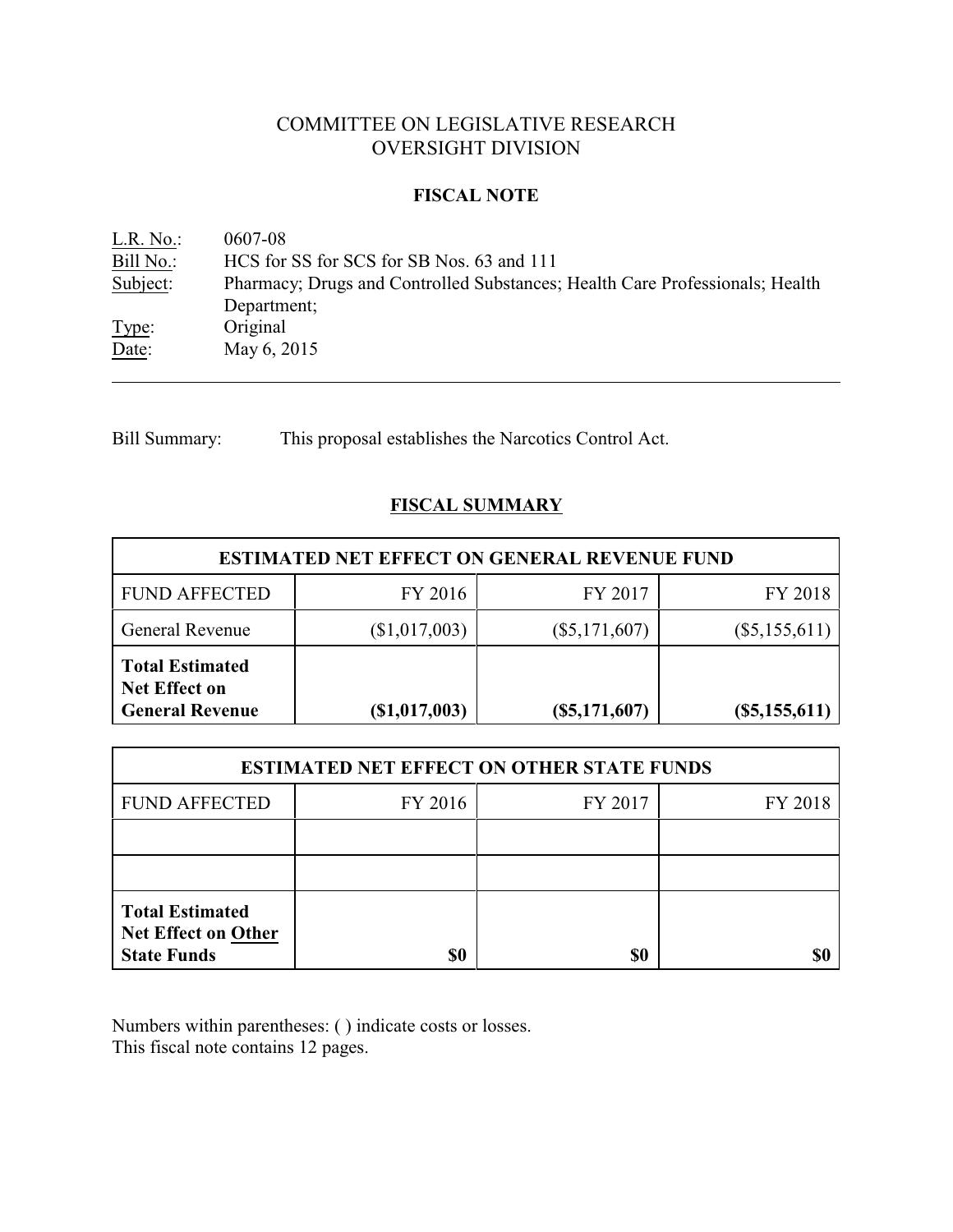L.R. No. 0607-08 Bill No. HCS for SS for SCS for SB Nos. 63 and 111 Page 2 of 12 May 6, 2015

| <b>ESTIMATED NET EFFECT ON FEDERAL FUNDS</b> |         |         |         |  |  |
|----------------------------------------------|---------|---------|---------|--|--|
| <b>FUND AFFECTED</b>                         | FY 2016 | FY 2017 | FY 2018 |  |  |
|                                              |         |         |         |  |  |
|                                              |         |         |         |  |  |
| <b>Total Estimated</b><br>Net Effect on All  |         |         |         |  |  |
| <b>Federal Funds</b>                         | \$0     | \$0     |         |  |  |

| <b>ESTIMATED NET EFFECT ON FULL TIME EQUIVALENT (FTE)</b>    |         |         |         |  |  |
|--------------------------------------------------------------|---------|---------|---------|--|--|
| <b>FUND AFFECTED</b>                                         | FY 2016 | FY 2017 | FY 2018 |  |  |
| <b>General Revenue</b>                                       |         |         |         |  |  |
|                                                              |         |         |         |  |  |
| <b>Total Estimated</b><br><b>Net Effect on</b><br><b>FTE</b> |         |         |         |  |  |

 $\boxtimes$  Estimated Net Effect (expenditures or reduced revenues) expected to exceed \$100,000 in any of the three fiscal years after implementation of the act.

| <b>ESTIMATED NET EFFECT ON LOCAL FUNDS</b>            |  |  |  |  |  |  |
|-------------------------------------------------------|--|--|--|--|--|--|
| FY 2016<br>FY 2017<br><b>FUND AFFECTED</b><br>FY 2018 |  |  |  |  |  |  |
| \$0<br>\$0<br>\$0<br><b>Local Government</b>          |  |  |  |  |  |  |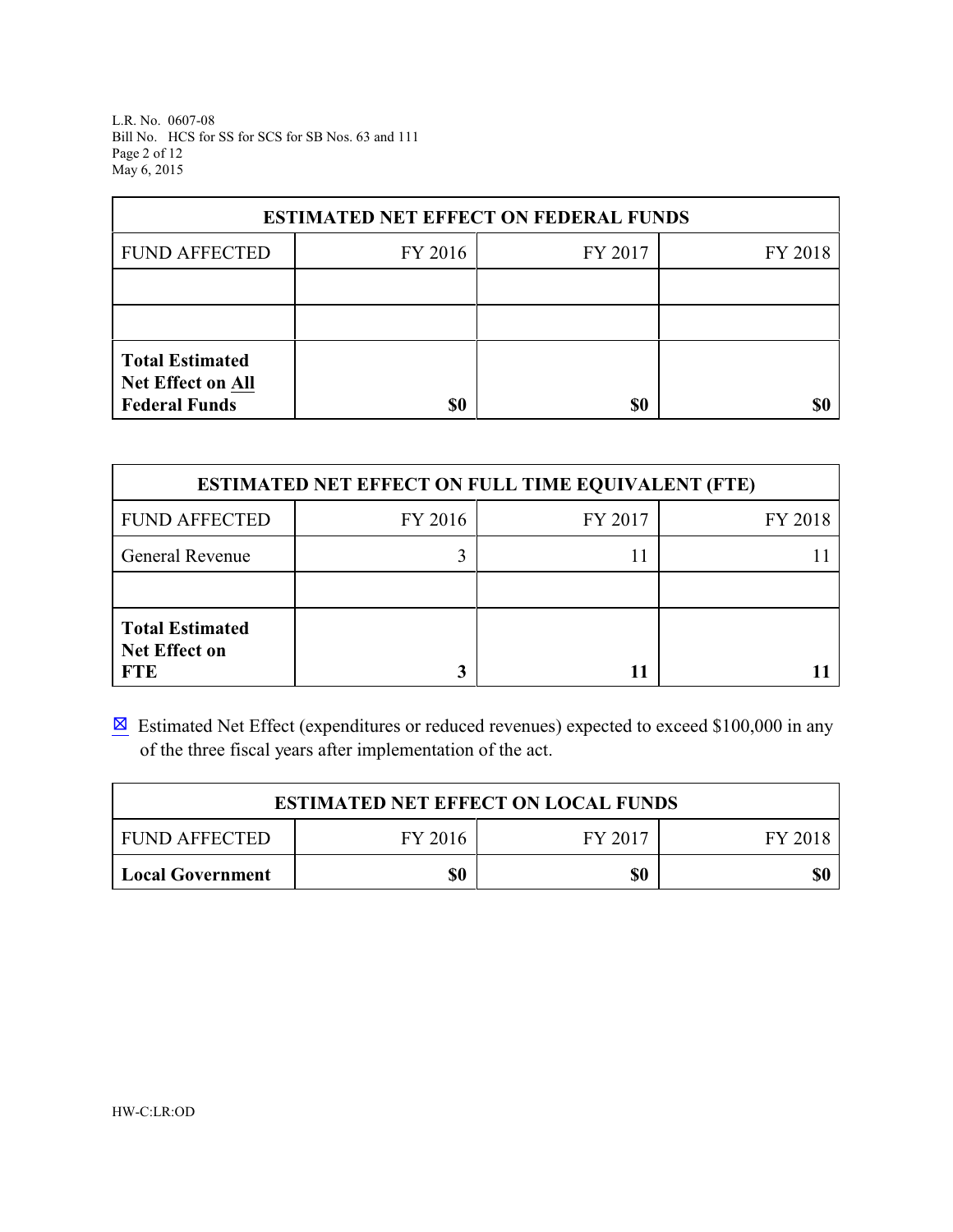L.R. No. 0607-08 Bill No. HCS for SS for SCS for SB Nos. 63 and 111 Page 3 of 12 May 6, 2015

# **FISCAL ANALYSIS**

## ASSUMPTION

Officials from the **Department of Health and Senior Services (DHSS)** provides the following information:

## **Section 195.453.1**

Section 195.453.1 of the proposed legislation states in part:

*"…. The funding of the narcotics control program shall be subject to appropriations. In addition to appropriations from the general assembly, the department may apply for available grants and shall be able to accept other gifts, grants, and donations to develop and maintain the program."*

DHSS assumes the costs associated with a narcotics control system will be funded with General Revenue. Also, since DHSS is not assured of any potential grant funding opportunities at this time, none of the prescription monitoring costs are assumed to be funded by grants. All costs of the narcotics control program (Sections 195.450 through 195.471 of the proposed legislation) are, therefore, assumed to be funded solely by General Revenue. At this time DHSS is not aware of any potential gifts or donations for this purpose.

Furthermore, DHSS assumes costs related to a prescription monitoring program would commence in FY 2016.

## **Section 195.450 through Section 195.471**

One Health and Senior Services Manager (Band 1), (\$39,980 annually) will be needed to perform the following duties:

- Draft a Request for Proposal to solicit bids for the required database. Once the contract is awarded, this individual will be needed on an ongoing basis to monitor the database contract and program, maintain ongoing communication with professional organizations regarding compliance with reporting requirements, and other state and local agencies, and the public regarding the program;
- Coordinate with investigative management of the BNDD for enforcement activities and with law enforcement and regulatory agencies of this and other states for sharing data and tracking outcomes;
- Develop rules, policies, and procedures for reporting by dispensers and access to data by authorized parties;
- Provide technical assistance to program participants on matters relating to the program;
- Supervise subordinate staff involved in program implementation;
- Design and prepare reports of program data and review data collected to determine trends; and
- Provide required educational programs regarding the NCP (Section 195.468 of the proposed legislation).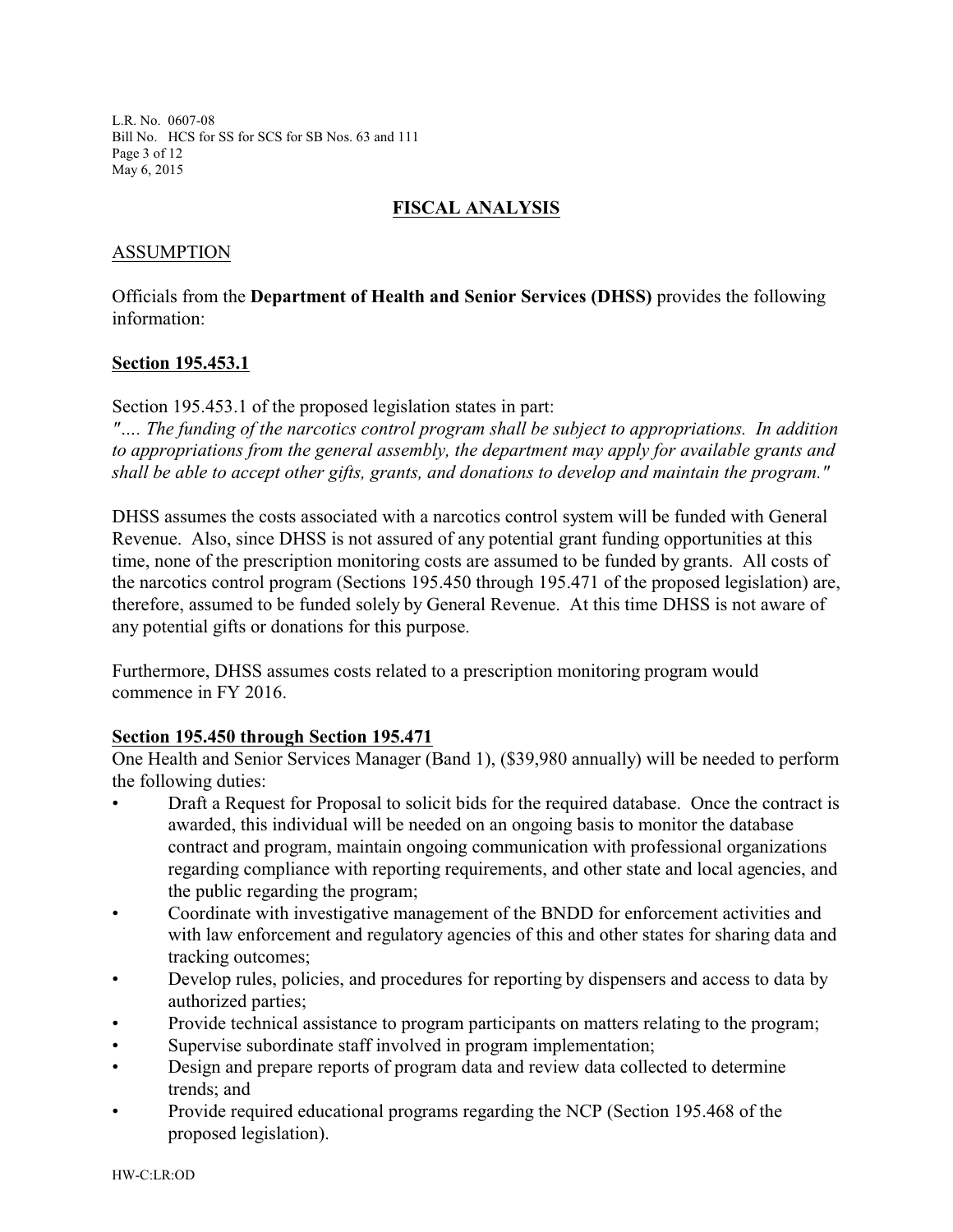L.R. No. 0607-08 Bill No. HCS for SS for SCS for SB Nos. 63 and 111 Page 4 of 12 May 6, 2015

# ASSUMPTION (continued)

One Health Program Representative I (\$30,672 annually) will:

- Provide support to the program;
- Respond to inquiries and requests for database reports received;
- Coordinate communication with other agencies and the public, and maintain a memoranda of understanding for data sharing;
- Assist practitioners in obtaining access to the reporting subsystem of the program;
- Generate and e-mail or generate, print, and fax reports as requested by authorized individuals and agencies that cannot access this information via the internet; and
- Respond to telephone inquiries regarding the program.

One Investigative Manager (Band 1), (\$39,980 annually) will:

- Review database information;
- Assign and supervise investigations;
- Assist the manager in operating the database and supervise investigative staff; and
- Assist the manager in providing the required educational courses (Section 195.468 of the proposed legislation).

The above three positions will be hired as of September 1, 2015.

Three Investigator II positions (\$37,173 annually, each) will be needed to respond to complaints and conduct investigations. These positions are assumed to be telecommuters. These positions will be hired as of January 1, 2016. This fiscal note assumes minimal staffing and the review and referral of only the most serious issues identified in the dispensation information. Additional staff would be required to increase the level of review and investigation.

## **Section 195.453.5**

Section 195.453.5 of the proposed legislation requires DHSS to reimburse dispensers for fees and other direct costs of transmitting the required information. Based on recent discussions with the industries affected, the dispensers who will qualify for reimbursement will fall into three categories – pharmacies, ambulatory surgical centers and individual practitioners – each transmission is expected to cost \$0.25. The number of transmissions is expected to grow three percent annually and is reflected below: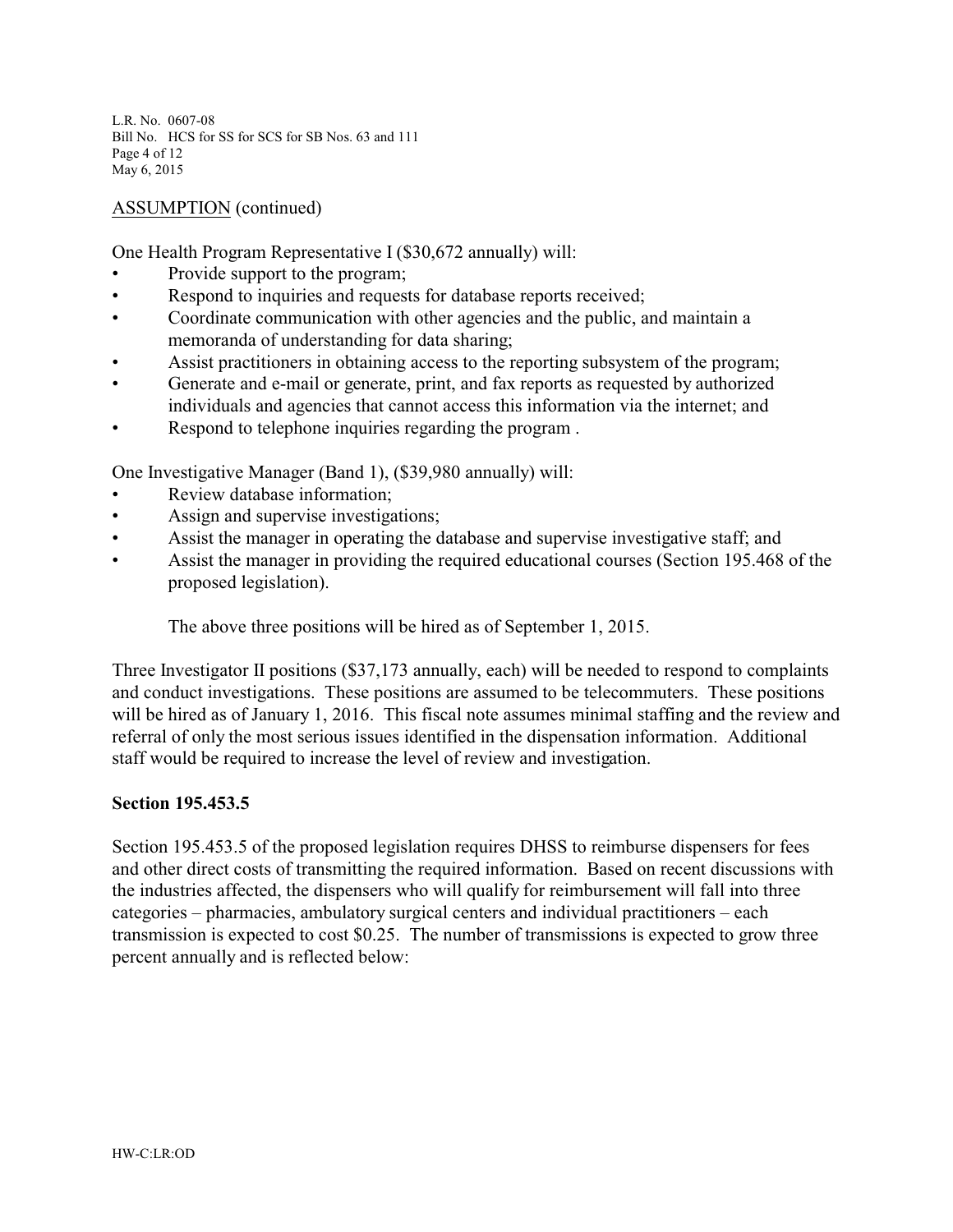L.R. No. 0607-08 Bill No. HCS for SS for SCS for SB Nos. 63 and 111 Page 5 of 12 May 6, 2015

|                             |                     | -------FY 2017------    |               | $---FY$ 2018------      |               |
|-----------------------------|---------------------|-------------------------|---------------|-------------------------|---------------|
| Category                    | Number<br>Statewide | Annual<br>Transmissions | Reimbursement | Annual<br>Transmissions | Reimbursement |
| Pharmacies                  | 1,350               | 14,782,500              | \$3,695,625   | 15,225,975              | \$3,806,494   |
| ASCs                        | 101                 | 248,460                 | \$62,115      | 255,914                 | \$63,978      |
| Individual<br>Practitioners | 6,017               | 1,480,121               | \$370,030     | 1,524,525               | \$381,131     |
| Totals                      | 7,468               | 16,511,081              | \$4,127,770   | 17,006,414              | \$4,251,603   |

# ASSUMPTION (continued)

Each dispenser is expected to invoice quarterly for a total of 29,872 (7,468 dispensers X 4 quarters) annually. DHSS would also be required to hire staff in both the Division of Administration (DA) and the Division of Regulation and Licensure (DRL) to process the invoices received from dispensers.

Each invoice will take 10 minutes to process in DRL and 10 minutes to process in DA. Three different job categories will work together as follows to pay an invoice. In DRL, an Office Support Assistant will take 2½ minutes to open the invoice, log it into the tracking system and forward it to the Account Clerk II. In DRL, an Account Clerk II will take five minutes to determine and assign the account coding and forward to the Accountant I for review and approval. In DRL, the Accountant I will take  $2\frac{1}{2}$  minutes to verify the coding and funding availability and approve the document for central processing. In DA, an Office Support Assistant will take 2  $\frac{1}{2}$  minutes to open the invoice and distribute it to the Account Clerk II. This position is also responsible for filing the documents after the payment processing is complete. In DA, the Account Clerk II will take five minutes to review, audit, and enter the payment documents from DRL into SAM II. In DA, the Accountant I will take  $2\frac{1}{2}$  minutes to apply final approval to the payment. The additional FTE required for invoice processing is as follows:

29,872 invoices X 20 minutes per invoice = 597,440 minutes to process invoices. 597,440 minutes / 60 minutes per hour = 9,957 hours.  $9,957$  hours/ $2,080 = 4.79$  FTE (rounded to 5.00), broken down as follows: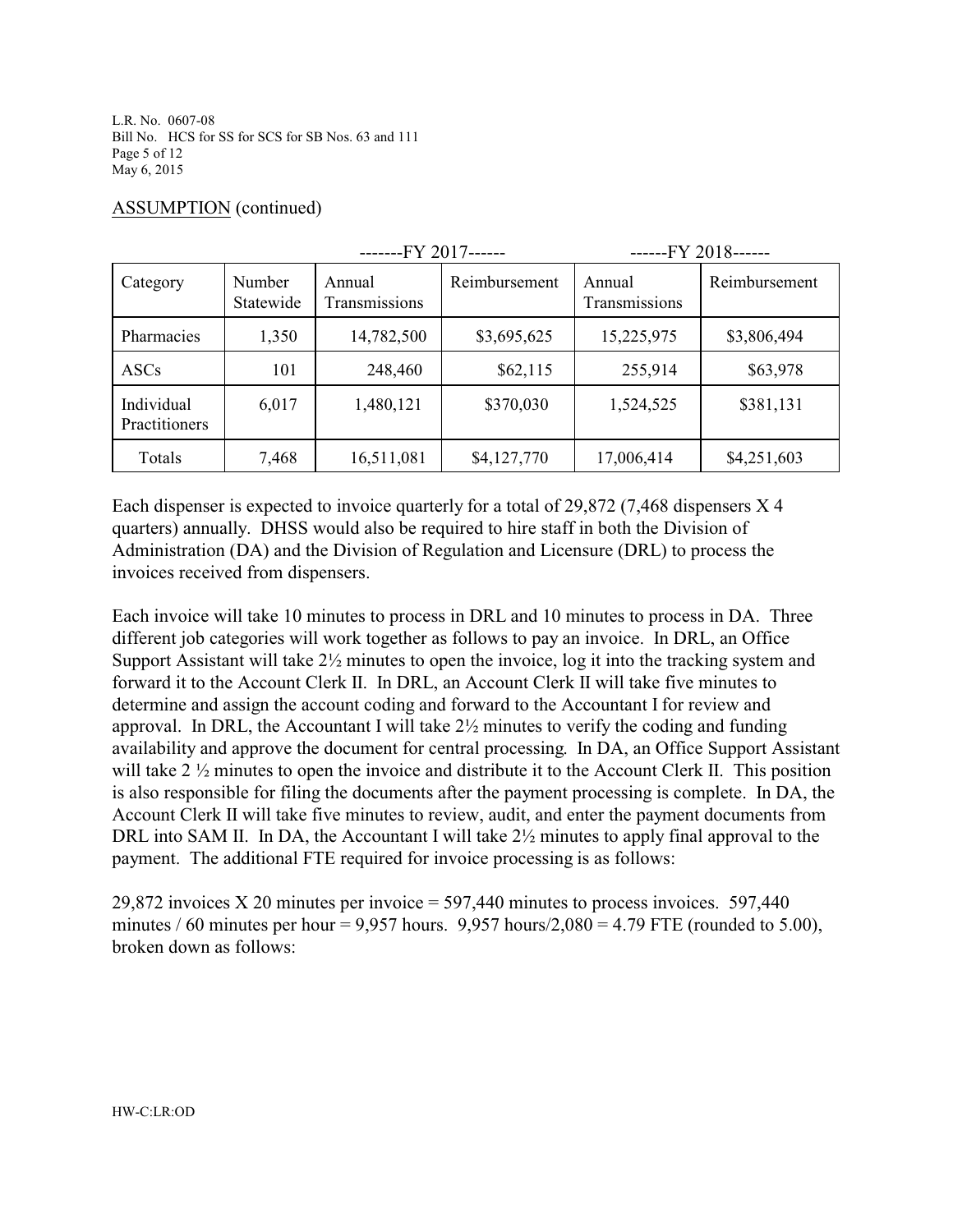L.R. No. 0607-08 Bill No. HCS for SS for SCS for SB Nos. 63 and 111 Page 6 of 12 May 6, 2015

## ASSUMPTION (continued)

| Job Title        | Percent of the | <b>DRL FTE</b> | <b>DA FTE</b> | Salary   | Total     |
|------------------|----------------|----------------|---------------|----------|-----------|
|                  | Time to        |                |               |          | Annual    |
|                  | Process a      |                |               |          | Salaries  |
|                  | Claim          |                |               |          |           |
| Office Support   |                |                |               |          |           |
| Assistant        | 25             | 0.625          | 0.625         | \$22,932 | \$28,665  |
| Account Clerk II | 50             | 1.25           | 1.25          | \$25,572 | \$63,930  |
| Accountant I     | 25             | 0.625          | 0.625         | \$30,672 | \$38,340  |
| Totals           | 100            | 2.5            | 2.5           |          | \$130,935 |

It is assumed these positions will be hired on January 1, 2017.

**Oversight** assumes the DHSS would not hire partial FTEs. However, to keep the total number of new staff at the 5 FTE DHHS has indicated would be necessary to process the claims, Oversight assumes DHSS would hire 1 FTE OSA, 3 FTE Account Clerk II, and 1 FTE Accountant 1.

DHSS provided the response for the **Office of Administration (OA), Information Technology Services Division (ITSD)**. ITSD states it is assumed that every new IT project/system will be bid out because all ITSD resources are at full capacity.

Support from ITSD will be needed to assist DHSS to establish and maintain an application to monitor the prescribing and dispensing of Schedule II, III and IV controlled substances by all professionals licensed to prescribe or dispense such substances in this state. Each dispenser will submit to DHSS in electronic format the required information in accordance with transmission standards established by the American Society for Automation in Pharmacy, or any successor organization, and shall report data within every seven days. A paper form alternative must be available for those provided a waiver for electronic submission by DHSS.

Infrastructure costs were calculated using the FY 2015 State Data Center (SDC) Cost Allocation Plan (CAP) document. ITSD is assuming the use of an application built for the State of Missouri and hosted in the SDC. Three servers will be needed for development, test, and production with 100 gb of disk storage each.

It is estimated that FY 2016 ITSD costs to the General Revenue (GR) Fund will total \$736, 201; FY 2017 GR costs will total \$342,878; and FY 2018 GR costs will total \$219,3074.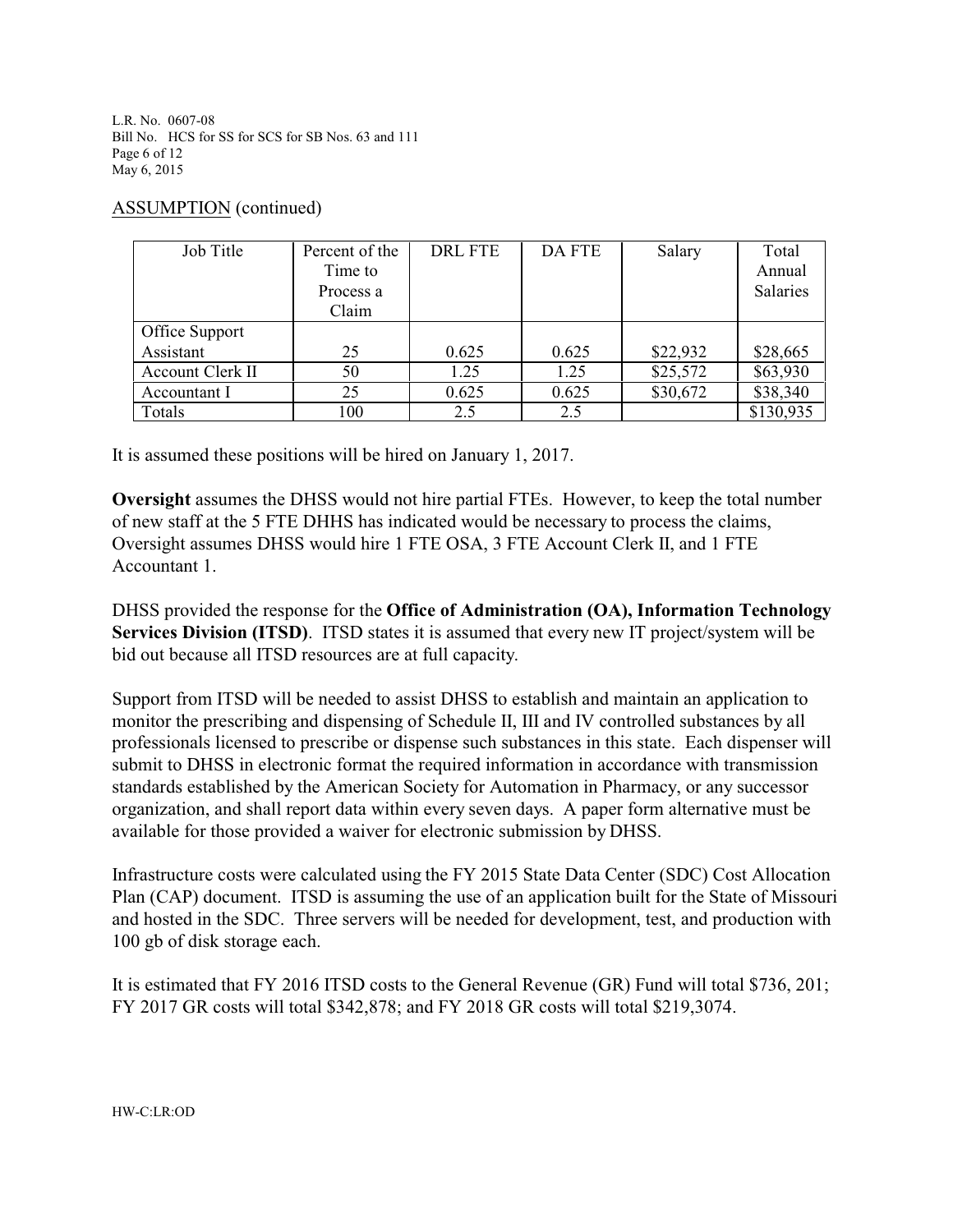L.R. No. 0607-08 Bill No. HCS for SS for SCS for SB Nos. 63 and 111 Page 7 of 12 May 6, 2015

ASSUMPTION (continued)

### **Section 195.468**

DHSS is currently required to provide education courses and information by Section 195.198, RSMo, and assumes the new requirements will be met with existing resources.

Total General Revenue (GR) costs for this proposal, including ITSD costs, are estimated to be \$1,017,003 for FY 2016; \$5,153,267 for FY 2017; and \$5,129,795 for FY 2018.

Officials from the **OA, Facilities Management, Design and Construction (FMDC)** state the anticipated rental costs for the additional space needed by the DHSS is estimated at \$32,200 per year (8 FTE X 230 sq.ft./FTE = 1,840 sq.ft. X  $$17.50$ /sq.ft. = \$32,200).

**Oversight** will adjust the rental space costs provided by DHSS to reflect the costs anticipated by FMDC.

Officials from the **Office of State Public Defender (SPD)** state, for the purpose of this proposed legislation, the SPD cannot assume that existing staff will provide competent, effective representation for any new cases where indigent persons are charged with any of the proposed new crimes relating to dispensation of pharmaceutical monitoring.

While the number of new cases (or cases with increased penalties) may be too few or uncertain to request additional funding for this specific bill, the SPD will continue to request sufficient appropriations to provide effective representation in all cases.

**Oversight** assumes the SPD can absorb the additional caseload that may result from this proposal.

Officials from the **Missouri Office of Prosecution Services (MOPS)** assume the proposal will have no measurable fiscal impact on MOPS. The creation of a new crime creates additional responsibilities for county prosecutors which may in turn result in additional costs which are difficult to determine.

**Oversight** assumes county prosecutors could absorb any increase in cases referred to prosecutors within existing resources.

Officials from the **Department of Corrections (DOC)** state the penalty provision component of this bill resulting in potential fiscal impact for DOC is for up to a class D. Based upon historical data, the DOC assumes that approximately 1 offender would be sentenced to incarceration under this new legislation and up to 9 offenders will be sentenced to supervision after year 5.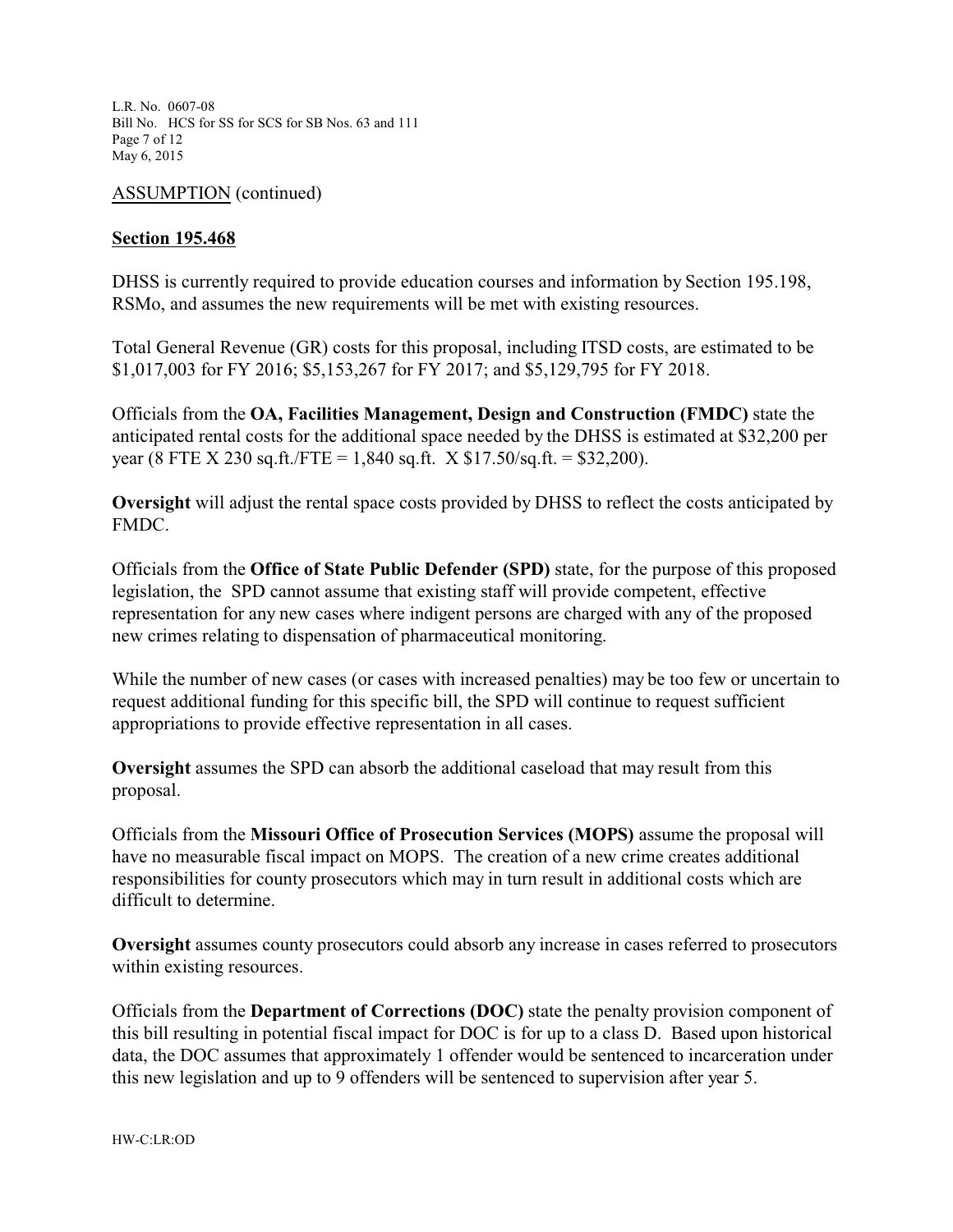L.R. No. 0607-08 Bill No. HCS for SS for SCS for SB Nos. 63 and 111 Page 8 of 12 May 6, 2015

### ASSUMPTION (continued)

The FY 2014 average cost of supervision is \$6.72 per offender per day or an annual cost of \$2,453 per offender. The DOC cost of incarceration is \$16.725 per day or an annual cost of \$6,105 per offender.

The DOC assumes the proposal would have the following long term costs. A 2% inflationary factor has been included.

| FY 2016 (10 months) | \$9,176  |
|---------------------|----------|
| FY 2017             | \$18,737 |
| FY 2018             | \$26,768 |
| FY 2019             | \$29,907 |
| FY 2020             | \$30,505 |
| FY 2021             | \$31,115 |
| FY 2022             | \$31,738 |
| FY 2023             | \$32,372 |
| FY 2024             | \$33,020 |
| FY 2025             | \$33,680 |
|                     |          |

**Oversight** assumes the DOC can absorb the minimal costs associated with this proposal for FY 2016.

Officials from the **Office of Attorney General** assume any potential costs arising from this proposal can be absorbed with existing resources.

Officials from the OA, **Administrative Hearing Commission (AHC)** anticipate that this legislation will not significantly alter its caseload. However, if similar bills pass, resulting in more cases, there will be a fiscal impact.

In response to the previous version of this proposal , officials from the **Office of the Secretary of State (SOS)** stated many bills considered by the General Assembly include provisions allowing or requiring agencies to submit rules and regulations to implement the act. The SOS is provided with core funding to handle a certain amount of normal activity resulting from each year's legislative session. The fiscal impact for this fiscal note to the SOS for Administrative Rules is less than \$2,500. The SOS recognizes that this is a small amount and does not expect that additional funding would be required to meet these costs. However, the SOS also recognizes that many such bills may be passed by the General Assembly in a given year and that collectively the costs may be in excess of what the office can sustain with the core budget. Therefore, the SOS reserves the right to request funding for the cost of supporting administrative rules requirements should the need arise based on a review of the finally approved bills signed by the governor.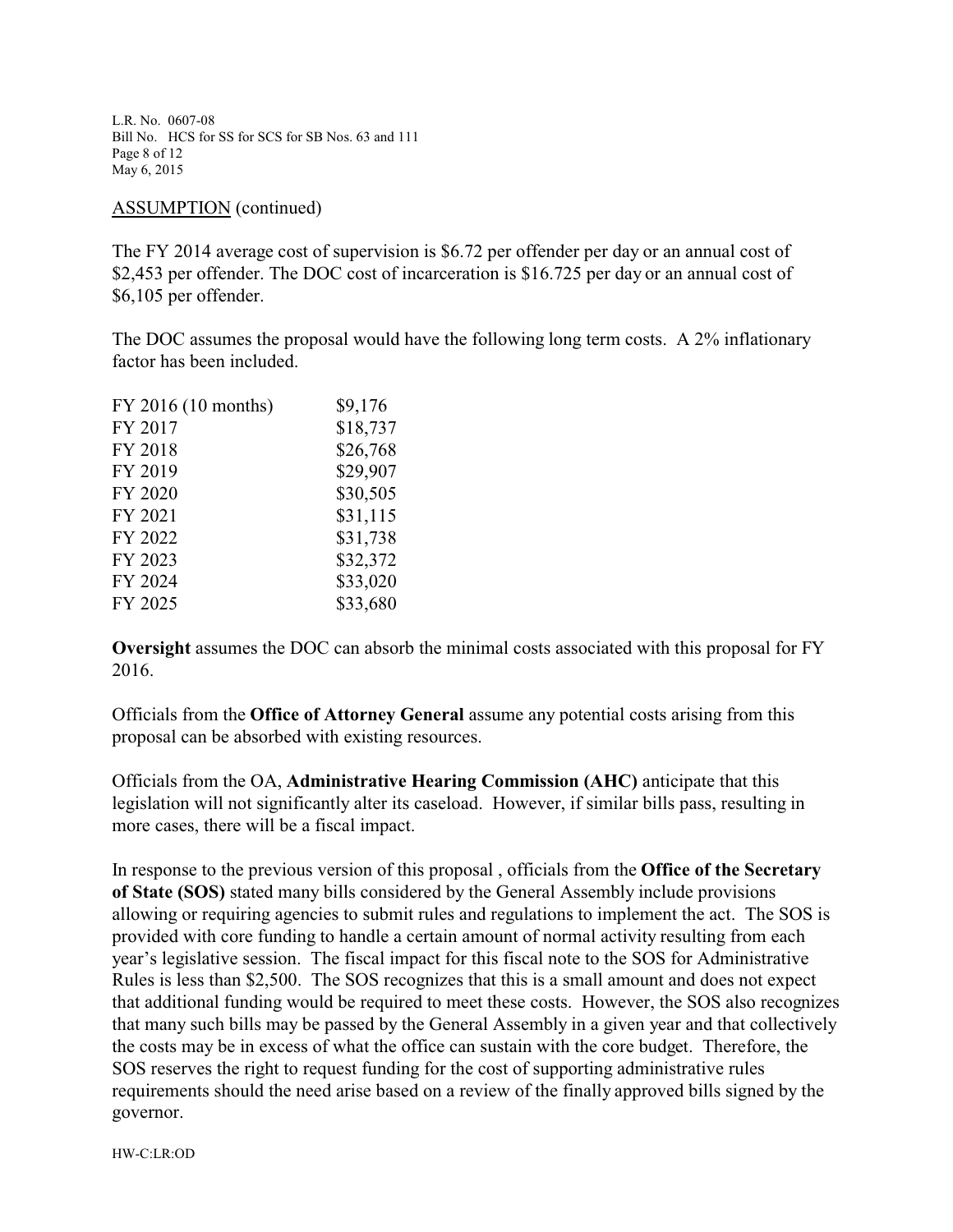L.R. No. 0607-08 Bill No. HCS for SS for SCS for SB Nos. 63 and 111 Page 9 of 12 May 6, 2015

#### ASSUMPTION (continued)

**Oversight** assumes the SOS could absorb the costs of printing and distributing regulations related to this proposal. If multiple bills pass which require the printing and distribution of regulations at substantial costs, the SOS could request funding through the appropriation process.

Officials from the **Department of Insurance, Financial Institutions and Professional Registration**, the **Department of Public Safety - Missouri State Highway Patrol**, the **Joint Committee on Administrative Rules**, the **OA, General Services Division** and **Division of Purchasing and Materials Management** and the **Office of State Courts Administrator** each assume the proposal would not fiscally impact their respective agencies.

| FISCAL IMPACT - State Government         | FY 2016<br>$(10 \text{ Mo.})$ | FY 2017          | FY 2018          |
|------------------------------------------|-------------------------------|------------------|------------------|
| <b>GENERAL REVENUE FUND</b>              |                               |                  |                  |
| Costs - DOC $(\S195.465)$                |                               |                  |                  |
| Increased probation and parole costs     | \$0                           | (\$18,737)       | $(\$26,768)$     |
| Costs - DHSS (§§195.015 - 195.471)       |                               |                  |                  |
| Personal service                         | (\$147,951)                   | $(\$356,353)$    | $(\$359,554)$    |
| Fringe benefits                          | $(\$76,942)$                  | (\$185,321)      | (\$186,986)      |
| Equipment and expense                    | $(\$55,909)$                  | (\$140,548)      | (\$111,393)      |
| Dispenser reimbursements $(\S195.453.5)$ | \$0                           | (\$4,127,770)    | ( \$4,251,603)   |
| <b>Total Costs - DHSS</b>                | $(\$280,802)$                 | $(\$4,809,992)$  | $(\$4,909,536)$  |
| FTE Change - DHSS                        | 3 FTE                         | <b>11 FTE</b>    | 11 FTE           |
| Costs - OA-ITSD                          |                               |                  |                  |
| IT consultant fees and on-going          |                               |                  |                  |
| support                                  | $(\$731,916)$                 | $(\$337,608)$    | $(\$213,905)$    |
| Equipment and expense                    | $(\$4,285)$                   | $(\$5,270)$      | (\$5,402)        |
| Total Costs - OA-ITSD                    | $(\$736,201)$                 | (\$342,878)      | (\$219,307)      |
| <b>ESTIMATED NET EFFECT ON THE</b>       |                               |                  |                  |
| <b>GENERAL REVENUE FUND</b>              | $($ \$1,017,003)              | $($ \$5,171,607) | $($ \$5,155,611) |
| Estimated Net FTE Change on the          |                               |                  |                  |
| General Revenue Fund                     | 3 FTE                         | 11 FTE           | 11 FTE           |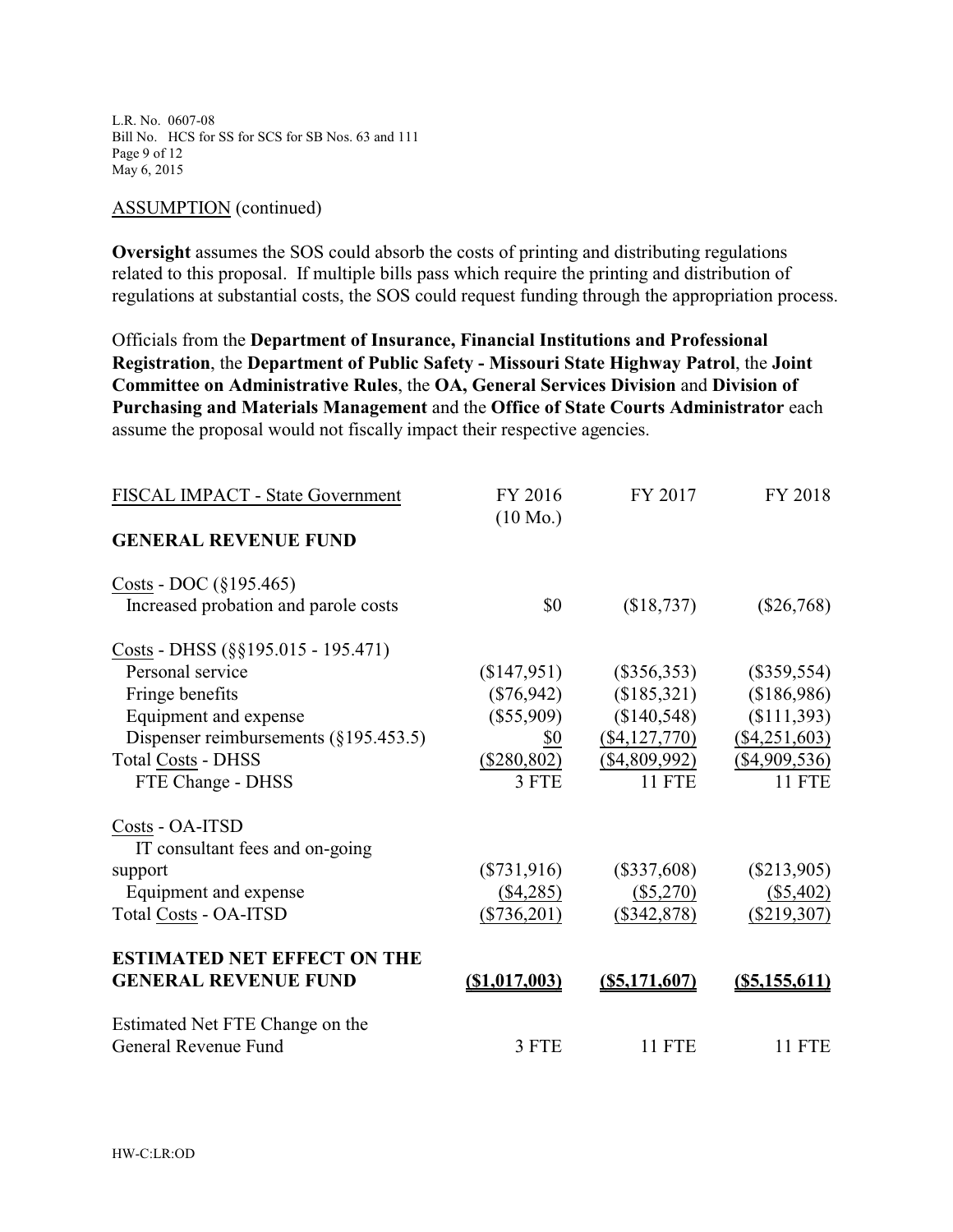L.R. No. 0607-08 Bill No. HCS for SS for SCS for SB Nos. 63 and 111 Page 10 of 12 May 6, 2015

| FISCAL IMPACT - Local Government | FY 2016<br>$(10 \text{ Mo.})$ | FY 2017    | FY 2018    |
|----------------------------------|-------------------------------|------------|------------|
|                                  | <u>\$0</u>                    | <u>\$0</u> | <u>\$0</u> |

# FISCAL IMPACT - Small Business

Small business pharmacies and dispensing individual practitioners may have an unknown impact resulting from obtaining computer hardware and software. It addition, these small businesses may have an unknown impact resulting from the time it takes to enter their dispensing information and transmitting it to the data collection location. Although this information is currently maintained and documented by law, this proposal requires the information to be periodically submitted in an approved electronic format.

## FISCAL DESCRIPTION

This proposal establishes the Prescription Drug Monitoring Act. The Department of Health and Senior Services is required to establish and maintain a program to monitor the prescribing and dispensing of all Schedule II through Schedule IV controlled substances by all licensed professionals who prescribe or dispense these substances in Missouri using an existing data aggregation platform through the State Data Center within the Office of Administration. The provisions of this proposal shall be subject to appropriations and also may be funded with federal or private moneys.

A dispenser shall electronically submit to the Department information for each prescription. The Department may issue a waiver to a dispenser who is unable to submit the required information electronically. If a waiver is obtained, a dispenser can submit the required information in paper format or by other approved means. The Department shall reimburse each dispenser for the fees of transmitting the information required by this proposal.

This proposal delineates the duties of both the dispenser and the Department for communicating in real-time when there is a prescription for a Schedule II through Schedule IV controlled substance. If the Department responds with a message that there was a concern detected and describes the nature of that concern, the dispenser shall dispense or not dispense the medication according to his or her professional judgment appropriate to the concern communicated. If the response is not timely, the dispenser shall dispense or not dispense the medication according to his or her professional judgment.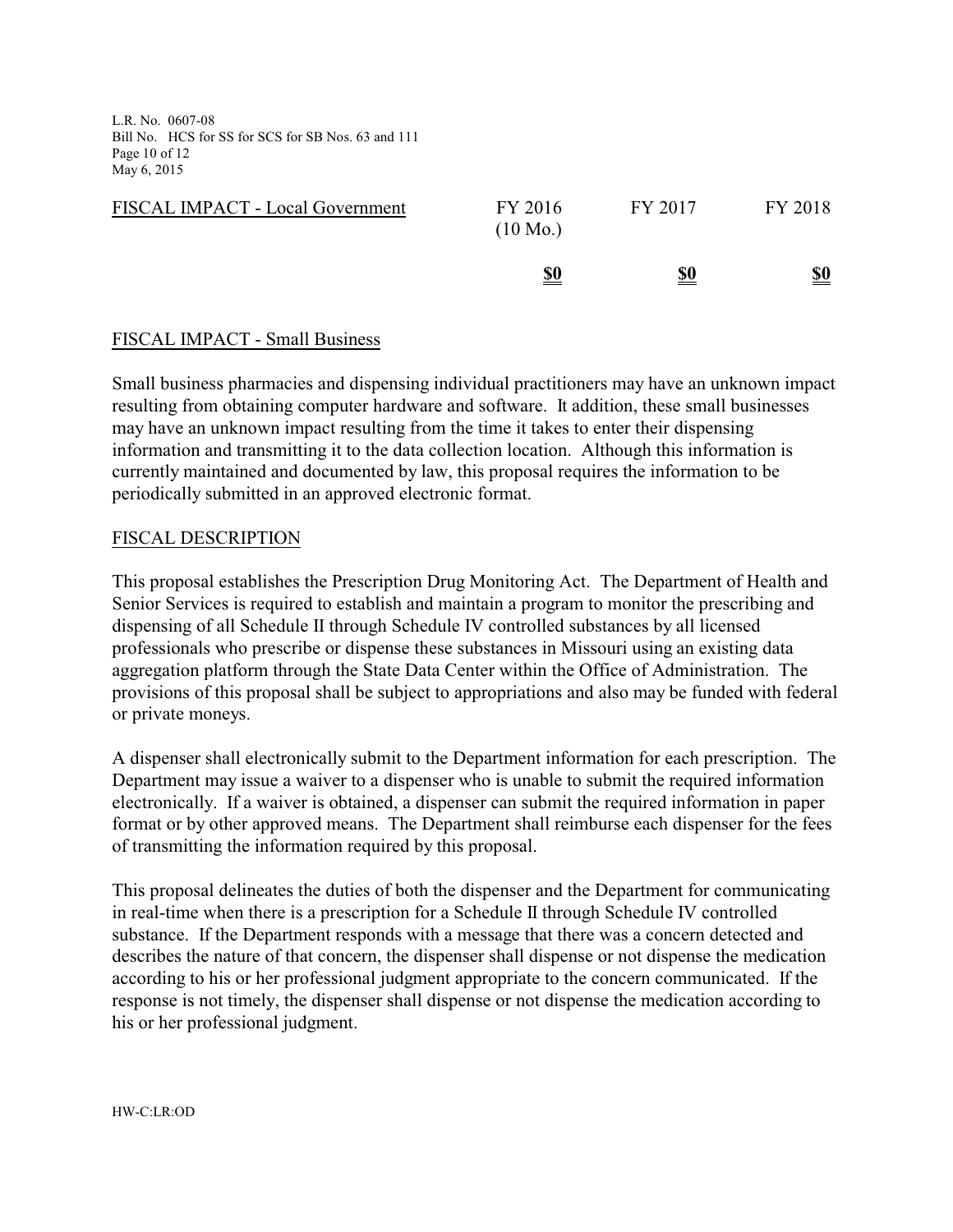L.R. No. 0607-08 Bill No. HCS for SS for SCS for SB Nos. 63 and 111 Page 11 of 12 May 6, 2015

# FISCAL DESCRIPTION (continued)

The Department shall review the dispensation information and, if there is reasonable cause to believe a violation of law or breach of professional standards may have occurred, the Department shall notify the appropriate law enforcement or professional regulatory entity and provide dispensation information required for an investigation. If, after staff review, it appears that there is reasonable cause to believe that a person has obtained a prescription fraudulently from more than one prescriber, the Department shall contact the prescribers, inform them of the potential problem and provide details, and request copies of medical records concerning the prescriptions of concern. The prescribers shall provide the records, if possible, by fax or electronically. If, after Department review of the provided records, it is clear that a person has obtained prescriptions under false pretenses, the entire matter shall be referred to the appropriate law enforcement or local prosecuting attorney for action. Nothing in the PDMP database shall be the sole basis for probable cause to obtain an arrest or search warrant as part of a criminal investigation.

Any person who unlawfully and knowingly accesses or discloses dispensation monitoring information or dispensers who knowingly fail to submit the required information or who knowingly submit incorrect information shall be subject to penalties and shall be guilty of a Class A misdemeanor. Any persons authorized to have dispensation information who knowingly disclose such information or who use it in a manner and for a purpose in violation of the proposal shall be guilty of a Class D felony until December 31, 2016, and a Class E felony beginning January 1, 2017. Additionally, this proposal provides a private cause of action for persons whose data has been disclosed to an unauthorized person. Recovery under this cause of action for negligent disclosure shall include liquidated damages of \$25,000 and compensatory economic and non-economic damages, attorney fees, and court costs. Punitive damages are available for intentional and malicious unauthorized disclosure.

The provisions of this proposal shall not apply to Schedule II, III, and IV controlled substances prescribed or dispensed where the ultimate user is an individual under 18.

The provisions of this proposal shall expire on August 28, 2020.

This legislation is not federally mandated, will not duplicate any other program, but will require additional capital improvements or rental space.